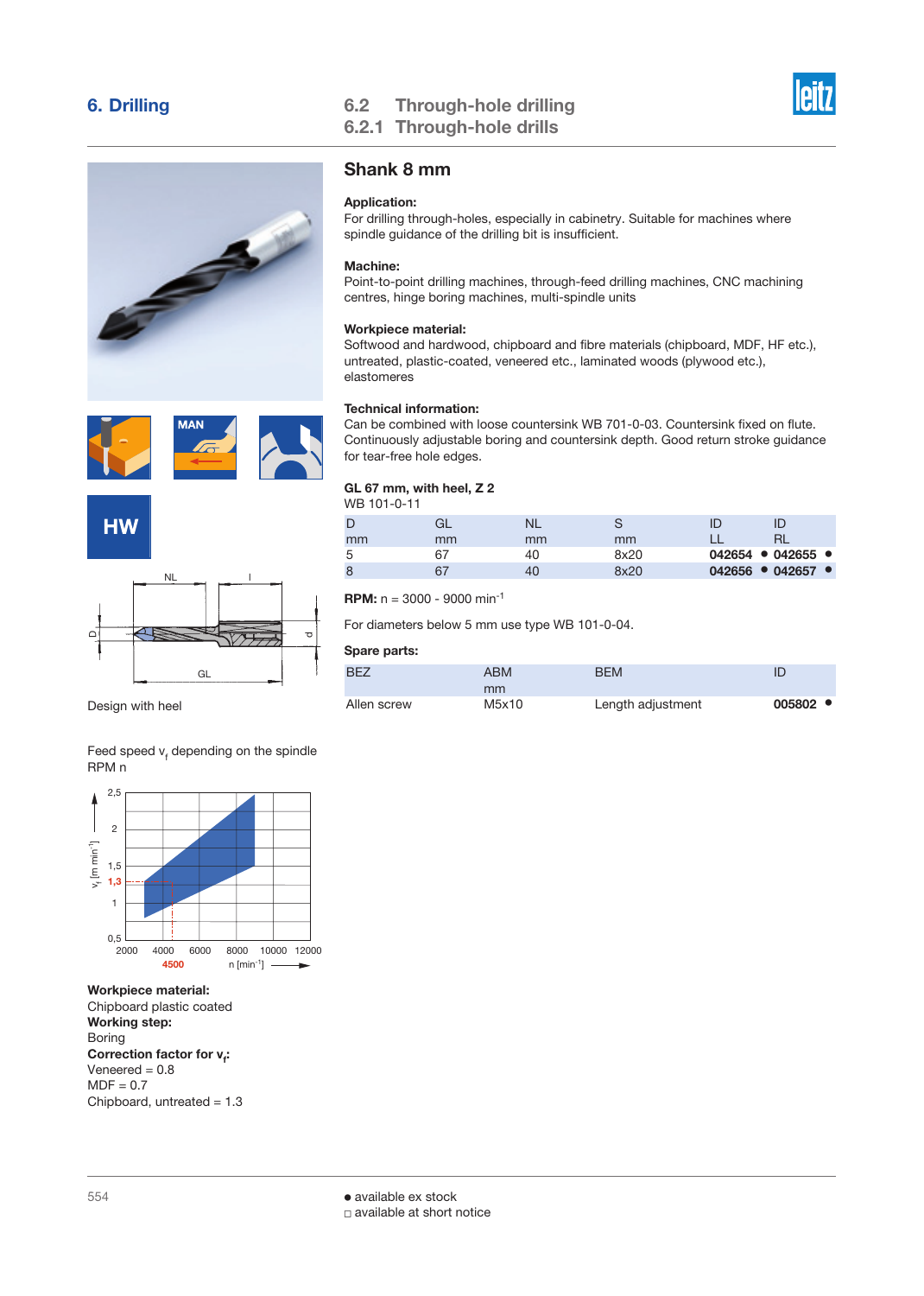







Design without heel

Feed speed  $v_t$  depending on the spindle RPM n

GL

ਹ



## Workpiece material:

Chipboard plastic coated Working step: Boring Correction factor for **v<sub>f</sub>:**  $Veneered = 0.8$  $MDF = 0.7$ Chipboard, untreated = 1.3

## 6. Drilling 6.2 Through-hole drilling 6.2.1 Through-hole drills



## Shank 10 mm

### Application:

For drilling through-holes, especially in cabinetry.

## Machine:

Point-to-point drilling machines, through-feed drilling machines, CNC machining centres, hinge boring machines, multi-spindle units

## Workpiece material:

Softwood and hardwood, chipboard and fibre materials (chipboard, MDF, HF etc.), untreated, plastic-coated, veneered etc., laminated woods (plywood etc.), elastomeres

## Technical information:

Can be combined with loose countersink WB 701-0-02. Countersinks fixed on flute. Recessed flute for minimum friction and feed forces.

## GL 57.5 mm, without heel, Z 2 WB 101-0-02

| ID                                  | ID |       | <b>NL</b> | GL   | D   |
|-------------------------------------|----|-------|-----------|------|-----|
| RL                                  |    | mm    | mm        | mm   | mm  |
| $034000 \cdot 034001 \cdot$         |    | 10x24 | 25        | 57,5 | 5   |
| $034004$ $\bullet$ 034005 $\bullet$ |    | 10x24 | 25        | 57,5 | 5,1 |
| $034008 \cdot 034009 \cdot$         |    | 10x24 | 25        | 57,5 | 6   |
| $034002 - 034003 -$                 |    | 10x24 | 25        | 57,5 | 8   |
|                                     |    |       |           |      |     |

**RPM:**  $n = 3000 - 9000$  min<sup>-1</sup>

For diameters below 5 mm use type WB 101-0-04.

### GL 70 mm, without guide heel, Z 2 WB 101-0-07

| D  | GL | <b>NL</b> | S     | ID | ID                  |
|----|----|-----------|-------|----|---------------------|
| mm | mm | mm        | mm    |    | <b>RL</b>           |
| 5  | 70 | 35        | 10x24 |    | $034074$ • 034075 • |
|    | 70 | 35        | 10x24 |    | $034106$ • 034107 • |
| 8  | 70 | 35        | 10x24 |    | $034076$ • 034077 • |
| 9  | 70 | 35        | 10x24 |    | $034108$ • 034109 • |
| 10 | 70 | 35        | 10x24 |    | $034110 - 034111 -$ |
| 11 | 70 | 35        | 10x24 |    | $034112 - 034113 -$ |

**RPM:**  $n = 3000 - 9000$  min<sup>-1</sup>

For diameters below 5 mm use type WB 101-0-04.

## GL 77 mm, without guide heel, Z 2

| WB 101-0-03 |  |
|-------------|--|
|-------------|--|

|    | GL | <b>NL</b> |       | ID | ID                                  |
|----|----|-----------|-------|----|-------------------------------------|
| mm | mm | mm        | mm    |    | RL.                                 |
| 5  | 77 | 44        | 10x24 |    | $034060 \bullet 034061 \bullet$     |
| 6  | 77 | 44        | 10x24 |    | $034068$ $\bullet$ 034069 $\bullet$ |
| 8  | 77 | 44        | 10x24 |    | $034062$ $\bullet$ 034063 $\bullet$ |
| 10 | 77 | 44        | 10x24 |    | $034070 \cdot 034071 \cdot$         |
| 12 |    | 44        | 10x24 |    | $034072 - 034073 -$                 |

**RPM:**  $n = 3000 - 9000$  min<sup>-1</sup>

For diameters below 5 mm use type WB 101-0-04.

#### Spare parts:

| BF <sub>7</sub> | ABM   | <b>BFM</b>        |                    |
|-----------------|-------|-------------------|--------------------|
|                 | mm    |                   |                    |
| Allen screw     | M5x10 | Length adjustment | $005802$ $\bullet$ |

● available ex stock 3

□ available at short notice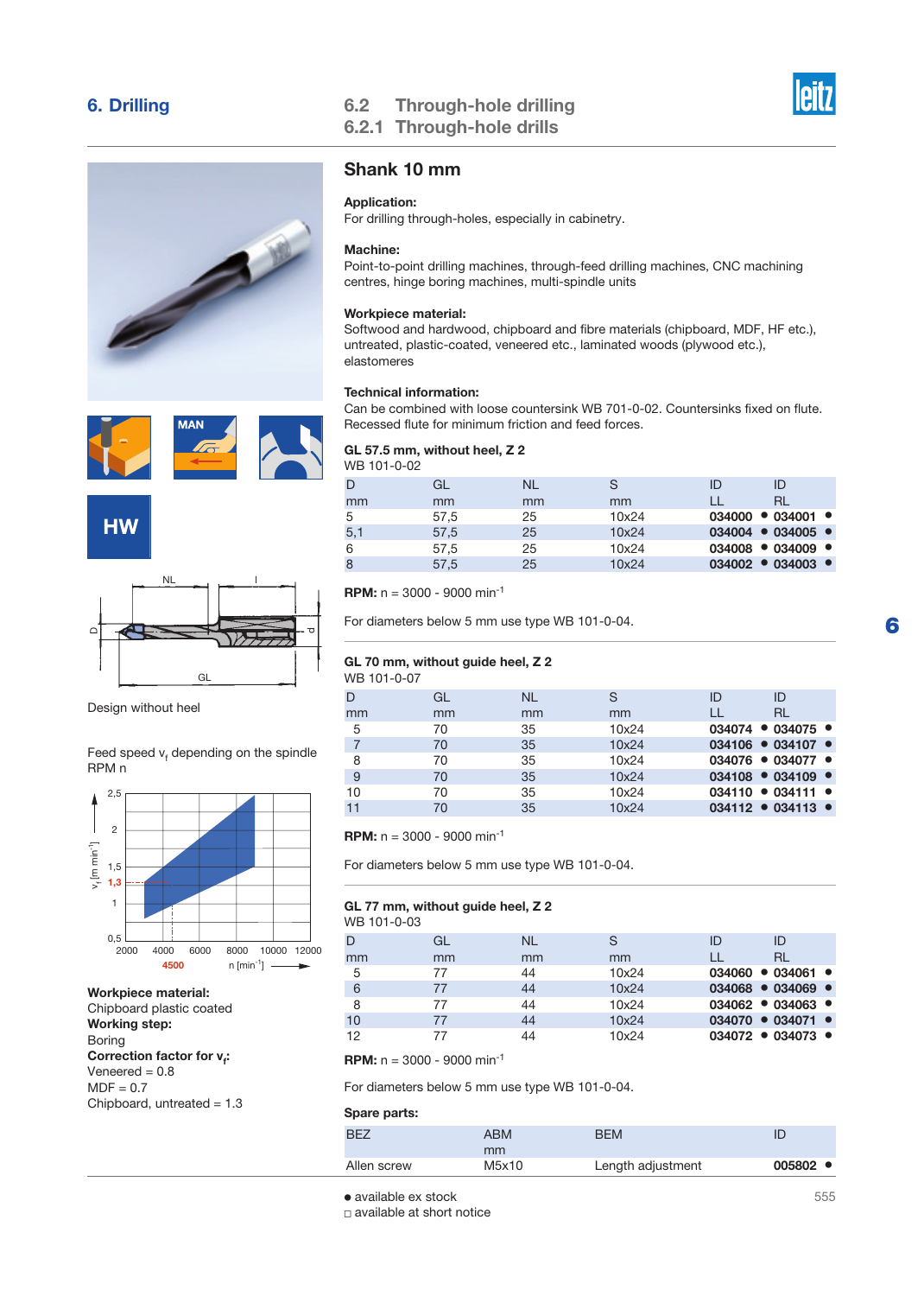





Design with heel

Feed speed  $v_t$  depending on the spindle RPM n



Workpiece material: Chipboard plastic coated Working step: Boring Correction factor for **v<sub>f</sub>:** Veneered  $= 0.8$  $MDF = 0.7$ Chipboard, untreated  $= 1.3$ 

## 6. Drilling 6.2 Through-hole drilling 6.2.1 Through-hole drills



## Shank 10 mm

## Application:

For drilling through-holes, especially in cabinetry. Suitable for machines with insufficient bit guidance.

## Machine:

Point-to-point drilling machines, through-feed drilling machines, CNC machining centres, hinge boring machines, multi-spindle units.

## Workpiece material:

Softwood and hardwood, chipboard and fibre materials (chipboard, MDF, HF etc.), untreated, plastic-coated, veneered etc., laminated woods (plywood etc.), elastomeres

## Technical information:

Can be combined with loose countersink WB 701-0-02. Countersinks fixed on flute. Continuously adjustable boring and countersink depth. Good return stroke guidance for tear-free hole edges.

### GL 57.5 mm, with heel, Z 2 WB 101-0-05

| D  | GL   | NL |       |                                     | ID |  |
|----|------|----|-------|-------------------------------------|----|--|
| mm | mm   | mm | mm    |                                     |    |  |
| 5  | 57,5 | 25 | 10x24 | $042630 \cdot 042631 \cdot$         |    |  |
| 6  | 57,5 | 25 | 10x24 | $042636$ $\bullet$ 042637 $\bullet$ |    |  |
| 8  | 57.5 | 25 | 10x24 | $042638$ • 042639 •                 |    |  |
|    |      |    |       |                                     |    |  |

**RPM:**  $n = 3000 - 9000$  min<sup>-1</sup>

For diameters below 5 mm use type WB 101-0-04.

### GL 77 mm, with heel, Z 2 WB 101-0-06

| VVD IUT-U-UU |    |           |       |                                 |           |  |
|--------------|----|-----------|-------|---------------------------------|-----------|--|
| D            | GL | <b>NL</b> | S     | ID                              | ID        |  |
| mm           | mm | mm        | mm    | LL                              | <b>RL</b> |  |
| 5            | 77 | 44        | 10x24 | $042640 \cdot 042641 \cdot$     |           |  |
| 5,1          | 77 | 44        | 10x24 | $042642 \bullet 042643 \bullet$ |           |  |
| 5,2          | 77 | 44        | 10x24 | 042644 • 042645 •               |           |  |
| 6            | 77 | 44        | 10x24 | $042646$ • 042647 •             |           |  |
| 8            | 77 | 44        | 10x24 | $042648$ • 042649 •             |           |  |
| 10           | 77 | 44        | 10x24 | $042650$ • 042651 •             |           |  |
| 12           | 77 | 44        | 10x24 | $042652 \cdot 042653 \cdot$     |           |  |
|              |    |           |       |                                 |           |  |

## **RPM:**  $n = 3000 - 9000$  min<sup>-1</sup>

For diameters below 5 mm use type WB 101-0-04.

| BF <sub>7</sub> | <b>ABM</b> | <b>BFM</b>        |                    |
|-----------------|------------|-------------------|--------------------|
|                 | mm         |                   |                    |
| Allen screw     | M5x10      | Length adjustment | $005802$ $\bullet$ |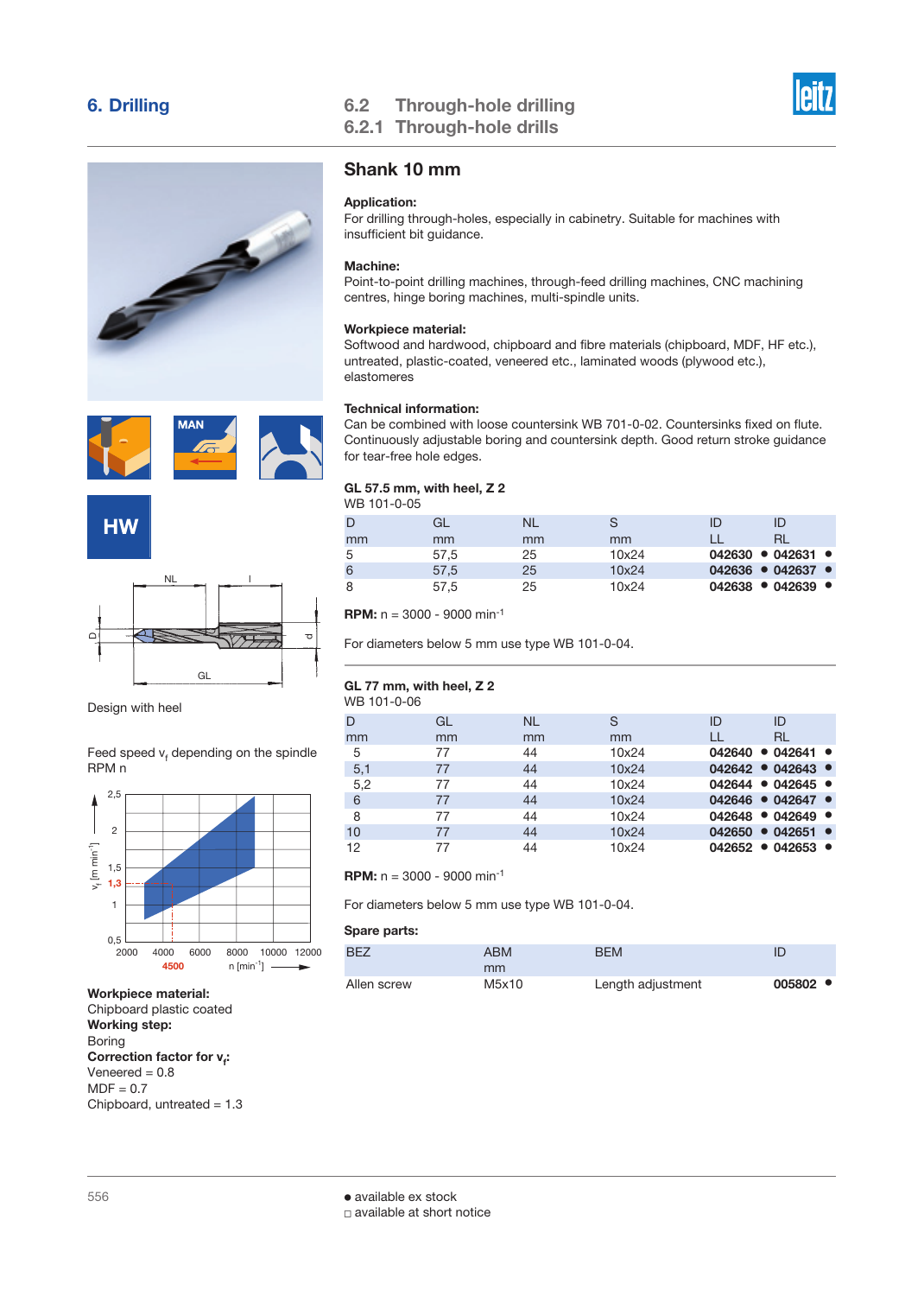





Design without heel

Feed speed  $v_t$  depending on the spindle RPM n



## Workpiece material:

Chipboard plastic coated Working step: Boring Correction factor for **v<sub>f</sub>:** Veneered  $= 0.8$ MDF, solid wood  $= 0.7$ Chipboard, untreated  $= 1.3$ 

## 6. Drilling 6.2 Through-hole drilling 6.2.2 Through-hole drill, marathon design Marathon design



## Shank 10 mm

## Application:

For drilling tear-free through-holes, especially in cabinetry, with maximum quality at the hole exit side.

## Machine:

Point-to-point drilling machines, through-feed drilling machines, CNC machining centres, hinge boring machines, multi-spindle units

### Workpiece material:

Softwood and hardwood, chipboard and fibre materials (chipboard, MDF, HF etc.), untreated, plastic-coated, veneered etc., laminated woods (plywood etc.)

### Technical information:

V-point ground with 2 bevels for maximum quality on the hole exit side. High wearresistant tungsten carbide quality for maximum life time. Can be combined with loose countersink WB 701-0-02. Countersink fixed on flute. Recessed flute for minimum friction and feed forces.

#### GL 57.5 mm, Z 2 WB 101-0-10

| VVD 101-0-10 |      |    |       |                                     |  |
|--------------|------|----|-------|-------------------------------------|--|
| D            | ∫a ⊡ |    |       |                                     |  |
| mm           | mm   | mm | mm    |                                     |  |
| 5            | 57,5 | 25 | 10x25 | $033960$ $\bullet$ 033961 $\bullet$ |  |
| 8            | 57,5 | 25 | 10x25 | $033962$ $\bullet$ 033963 $\bullet$ |  |
|              |      |    |       |                                     |  |

## **RPM:**  $n = 3000 - 9000$  min<sup>-1</sup>

(recommended  $n = 4500-9000$  min<sup>-1</sup>)

## GL 70 mm, Z 2

#### WB 101-0-10 D mm GL mm NL mm S mm ID LL ID RL 5 70 35 10x25 033964 ● 033965 ● 8 70 35 10x25 **033966 ● 033967 ●**

### **RPM:**  $n = 3000 - 9000$  min<sup>-1</sup>

(recommended  $n = 4500-9000$  min<sup>-1</sup>)

| BF <sub>7</sub> | <b>ABM</b>  | <b>BFM</b>        |        |
|-----------------|-------------|-------------------|--------|
| Allen screw     | mm<br>M5x10 | Length adjustment | 005802 |
| Allen screw     | M3x2.5      | Locking device    | 007889 |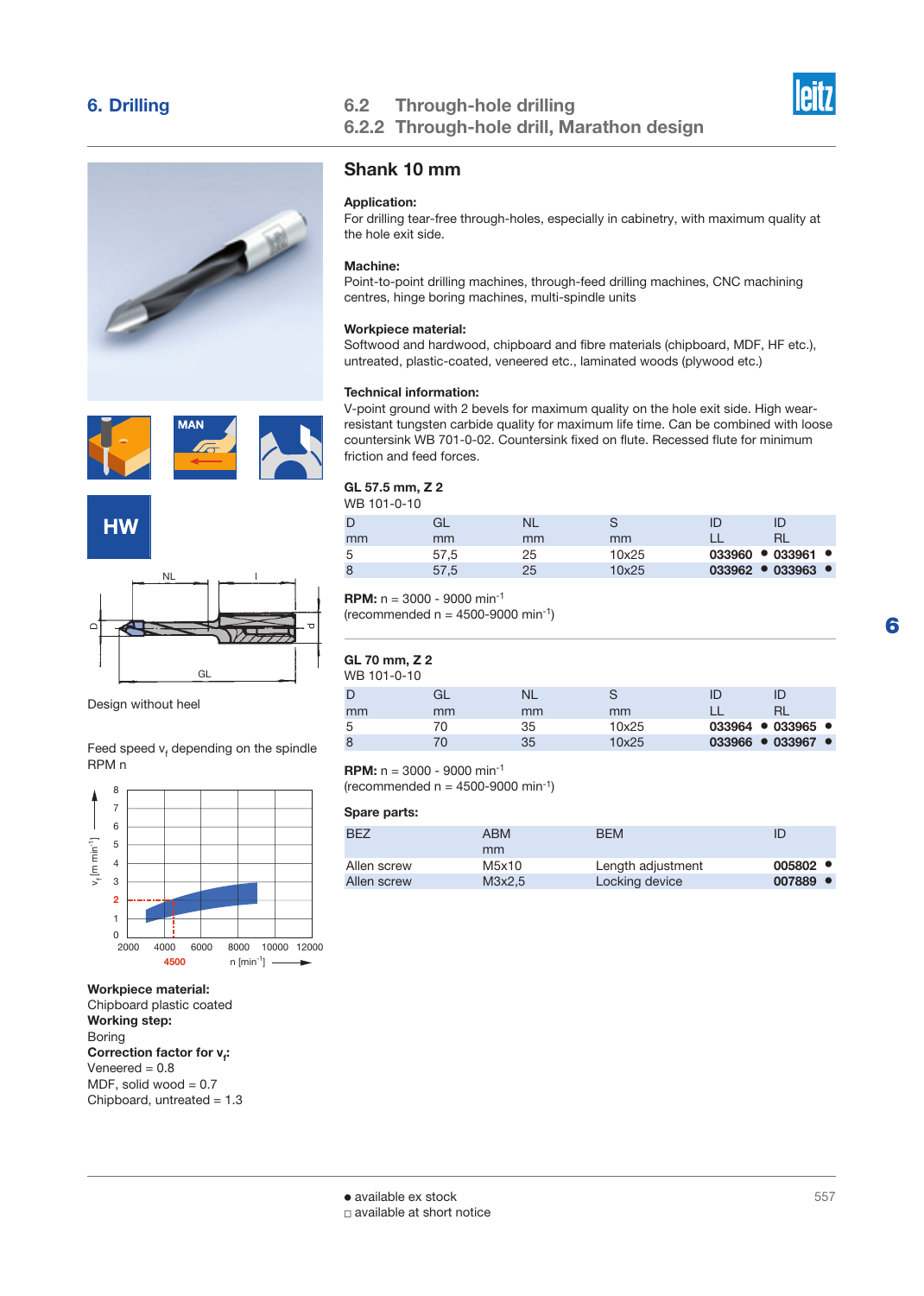





Design without heel

Feed speed  $v_t$  depending on the spindle RPM n



### Workpiece material:

Chipboard plastic coated Working step: Boring Correction factor for **v**<sub>f</sub>: Veneered  $= 0.8$ MDF, solid wood  $= 0.7$ Chipboard, untreated  $= 1.3$ 

## 6. Drilling 6.2 Through-hole drilling 6.2.3 Through-hole drill, HW-solid



## Shank 10 mm

## Application:

For drilling tear-free through-holes, especially in cabinetry, with maximum quality at the hole exit side.

## Machine:

Point-to-point drilling machines, through-feed drilling machines, CNC machining centres, hinge boring machines, multi-spindle units

## Workpiece material:

Softwood and hardwood, chipboard and fibre materials (chipboard, MDF, HF etc.), untreated, plastic-coated, veneered etc., laminated woods (plywood etc.)

## Technical information:

V-point ground with 2 bevels for maximum quality on the exit side of the hole. Solid tungsten carbide design with high wear-resistant tungsten carbide quality. High stability and long life time. Polished gullet for minimum friction and feed forces.

## GL 57.5 mm, without heel, Z 2

| WB 101-0-02 |      |    |       |                             |    |  |
|-------------|------|----|-------|-----------------------------|----|--|
| D           | GL   | NL |       | ID                          | ID |  |
| mm          | mm   | mm | mm    |                             |    |  |
| 5           | 57,5 | 25 | 10x27 | $034018$ • 034019 •         |    |  |
| 6           | 57,5 | 25 | 10x27 | $034020 \cdot 034021 \cdot$ |    |  |
| 8           | 57.5 | 25 | 10x27 | $034022$ • 034023 •         |    |  |

**RPM:**  $n = 3000 - 12000$  min<sup>-1</sup>

For diameters below 5 mm use type WB 101-0-04.

#### GL 70 mm, wihout heel, Z 2 WB 101-0-07

| 11 U U U U |    |    |       |  |                             |  |
|------------|----|----|-------|--|-----------------------------|--|
| D          | GI | NL |       |  | ID                          |  |
| mm         | mm | mm | mm    |  |                             |  |
| 5          | 70 | 35 | 10x27 |  | $034100 \cdot 034101 \cdot$ |  |
| 6          | 70 | 35 | 10x27 |  | $034102 - 034103 -$         |  |
| 8          | 70 | 35 | 10x25 |  | $034104$ • 034105 •         |  |
|            |    |    |       |  |                             |  |

**RPM:**  $n = 3000 - 12000$  min<sup>-1</sup>

For diameters below 5 mm use type WB 101-0-04.

| BF <sub>7</sub>        | <b>ABM</b> | BEM               |                    |
|------------------------|------------|-------------------|--------------------|
|                        | mm         |                   |                    |
| Allen screw for S10x27 | M5x8       | Length adjustment | $006378$ $\bullet$ |